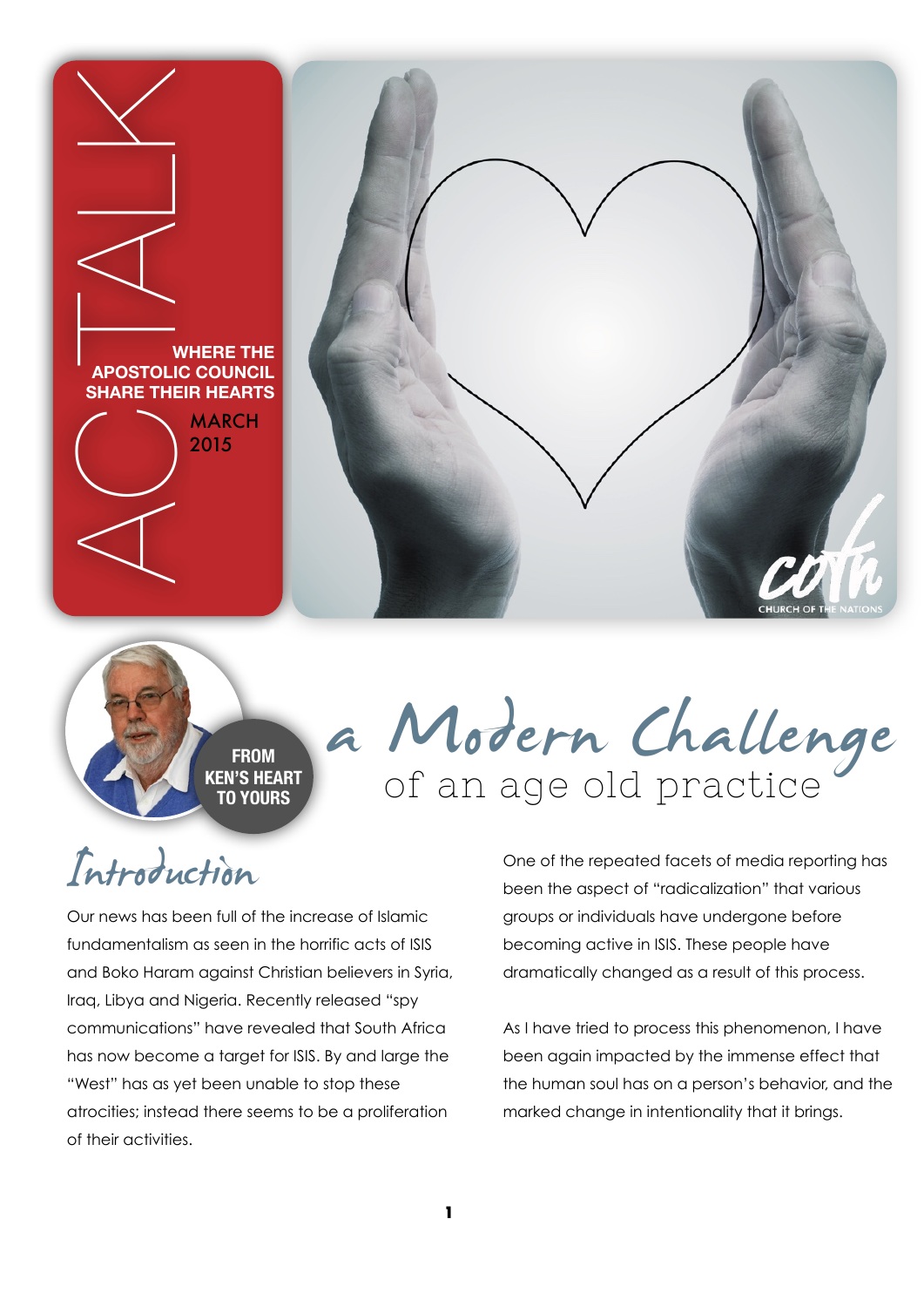## Biblical Soul Restoration

This has in turn brought me back to the Biblical teaching on soul restoration. (e.g. Ps 23 "He makes me to lie down in green pastures, He restores my soul.")

Kent Dunnington writes:- "We are limited in every way but one: we have unlimited desire - We always want more: more time, more wisdom, more beauty, more funny YouTube videos. This is the soul crying out. We never have enough. This causes great tension within us."

This insatiable appetite is subject to human choices. We can choose to express it in positive or negative things with consequent results being either good or bad. The terrorist and the saint have the same insatiable souls, but they deal with their soul appetites in different ways.

Our soul is part of GOD's creation. Why did He create in us such an insatiable appetite? The Scriptures teach that, in the same way our souls are insatiable in our desire for more, it is matched by GOD's insatiable appetite to bless us more. Without our soul's appetite we would not continue to discover more and more of GOD's endless love, that never runs out and never gives up on us.

The results of Soul Restoration

The issue of soul restoration goes far beyond the personal and private scope. The fact is that individual soul restoration flows into corporate influence, into family, church, city, national and international matters. Dallas Willard underlines this crucial aspect of soul restoration when he writes:- "The renovated heart is the only real hope for humanity."He also emphasises that no person or human agency has the power to restore the souls of men:- "We are formed by the sum total of life experiences but we are transformed by GOD alone."

John Ortberg writes about some of the difficult questions leaders ask in their hearts."Why is it that I have a congregation of good people, they read their Bibles and pray, they are regular in church on Sunday, but they never seem to grow? Why is it that I never seem to grow?"- The answer to these and other similar difficult questions lies in the restoring of the soul.

Jesus, when illustrating the Kingdom of GOD, speaks of water that He gives that so satisfies that we will never thirst again. He also speaks of living water that will gush from our innermost being. While this seems so attractive,there have been many periods in history and still today when Christians enter the Kingdom slowly and with great difficulty, while some never enter. They are born again and so can "see" the Kingdom [Jn 3:3], they have been born with water and the Spirit so that they can "enter" the Kingdom [Jn 3:5], but never intentionally open themselves to inner transformation, i.e.soul restoration.

A Personal Experience of Soul Restoration

One of the basic questions we can ask ourselves to help us determine where we stand in this area of inner transformation is:- "Do I want GOD to be fully GOD in my life OR do I want GOD to be the Helper in my life." This question helps us clarify our soul's condition and also determines our progress in "Seeking first His kingdom and His righteousness."

The process of inner transformation is not an event, for example, Paul's encounter with Jesus on the Damascus road. Rather it is a process, worked out slowly step by step, over a period of time. Paul spent 14 years after the Damascus Road experience before he became fully involved in the church. Paul describes his experience as "being transfigured much like the Messiah, our lives gradually becoming brighter and more beautiful as God enters our lives and we become like him."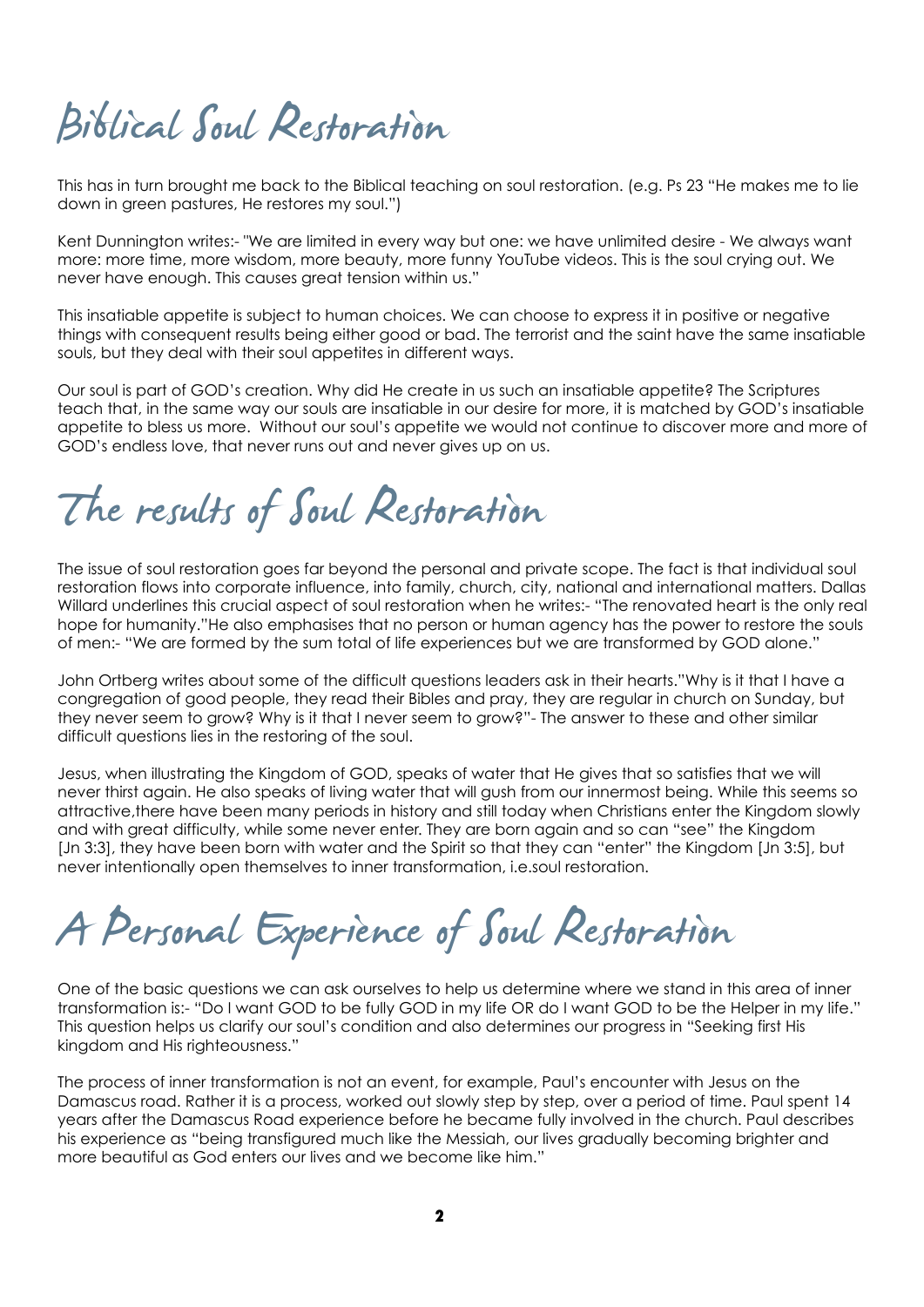Soul restoration is an inner incremental experience that take time and involves small steps, and the results are not immediately visible from the outside. So it doesn't fall into the category of the immediately noteworthy or the spectacular. Perhaps this is one of the reasons why soul restoration has seemed to have been overlooked in many places in the church.

The Example of Jesus

During His time on earth, Jesus gave extended time and attention to the soul transformation of the Twelve and the Seventy Two. Before He ascended, He told the Twelve to go and do the same to others, teaching them also to obey all that He had taught them. This started a revolution that still continues today, and will never cease until He comes again. This is a "now" reminder to us today.

Conclusion

I repeat the evaluation of Dallas Willard – "The renovated heart is the only real hope for humanity."

In His love







Frank you Ken for an excellent article on Soul

Restoration!

This article reminded me of a Kingdom truth that has helped me over the years, so I want to pass it on to all of you as well.

Paul said these 3 shall remain: Faith, Hope and Love. The greatest is LOVE because God is Love, and Jesus taught that all of the law is wrapped up in it.

The Bible teaches us that "the just shall live by FAITH" and "without FAITH it is impossible to please God".

What about Hope?

The writer says in Hebrews 6:19 "This hope we have as an anchor of the soul". The more we see through the King's eyes the more hope rises and our soul is restored. The result is that we can live with a restored soul in health prospering in all things. John says in 3 John 1:2 "Beloved, I pray that you may prosper in all things and be in health as your soul prospers.

You will see your destiny in Hope, release it through Faith and outwork it by Love.